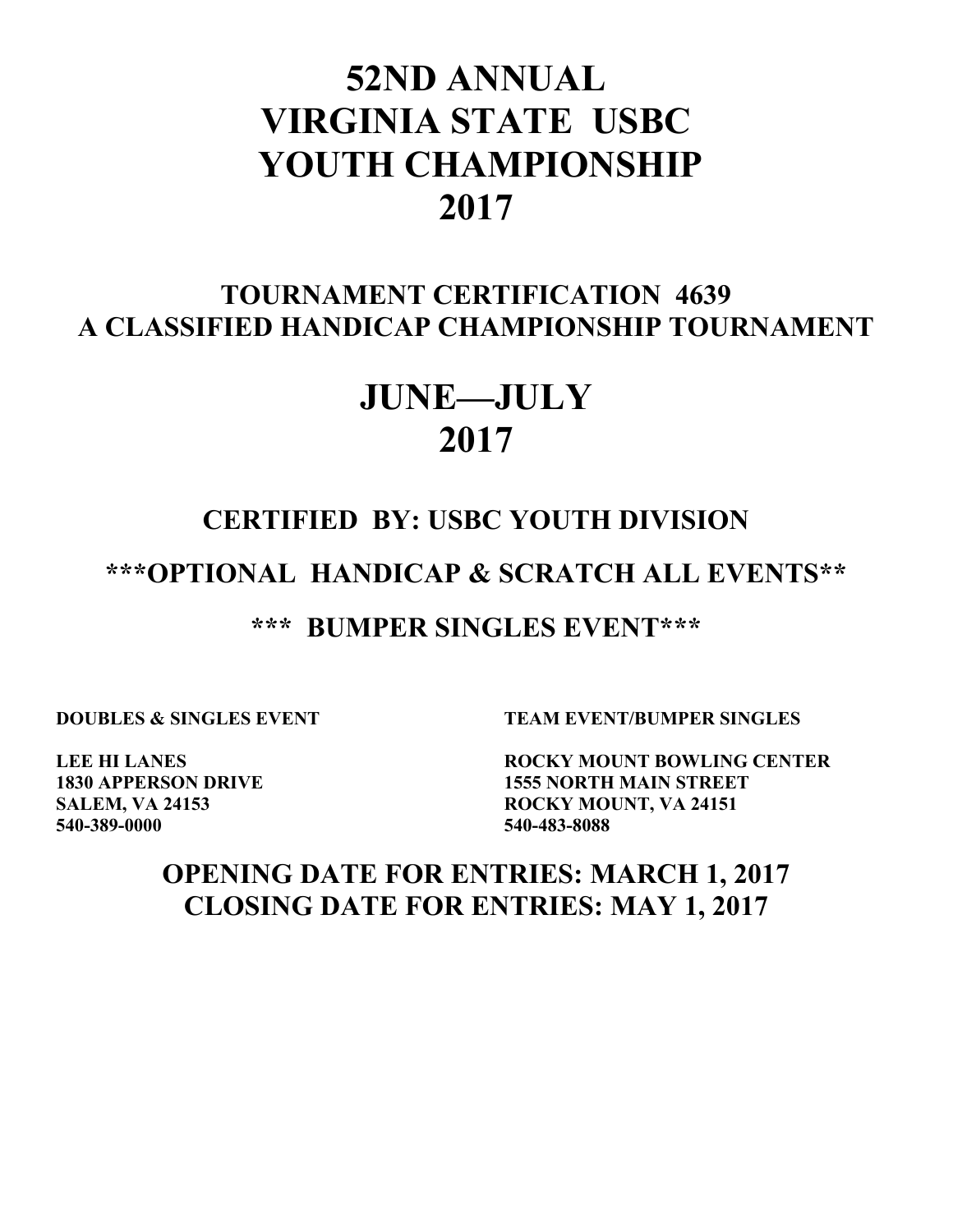#### **PLEASE NOTE THE FOLLOWING RULES**

- **1. THE TOURNAMENT IS AN ALL SCHOLARSHIP EVENT.**
- **2. MAKE THE MONEY ORDER OR CASHIER'S CHECK OUT TO THE VSUSBC YOUTH STATE TOURNAMENT.**
- **3. THE BOWLING CENTERS DO NOT ALLOW HATS OR HEADGEAR WORN BY BOWLERS DURING SQUAD TIMES.**
- **4. PLEASE ADVISE THE BOWLERS OF THE DRESS CODE: ALL BOWLING SHIRTS MUST HAVE SLEEVES AND MUST MEET THE WAIST BAND OF THE BOWLER'S SHORTS, SKIRT OR SLACKS. IF WEARING SHORTS THEY MUST BE AT LEAST HALF WAY TO THE KNEE—NO SHORT SHORTS. WE ASK THAT THE BOWLING SHIRT NOT BE LOW CUT.**
- **5. ACCEPTANCE OF ENTRIES WILL BEGIN ON MARCH 1, 2017 AND END ON MAY 1, 2017. AVERAGE WLL BE TAKEN AS OF FEBRUARY 23, 2017 FOR 21 GAMES OR MORE, IF NONE— AVERAGES AS OF APRIL 13, 2017 FOR 21 GAMES OR MORE, IF NONE—A BOWLER MAY USE THEIR 2016 SUMMER LEAGUE AVERAGE FOR 21 GAMES OR MORE, IF NONE - AN AVERAGE OF 200 WILL BE ASSIGNED. WE WILL NOT BE USING BOOK AVERAGE.**
- **6. ENTRY FEES WILL BE 25.00 PER PERSON PER EVENT FOR TEAM, DOUBLES AND SINGLES, BUMPER SINGLES. \$6.00 PER PERSON FOR THE HANDICAP ALL EVENTS AND \$10.00 FOR THE SCRATCH ALL EVENTS.**
- **7. PLEASE MAKE SURE YOU FILL OUT THE BOWLER INFO ON THE ENTRY FORM—ESPECIALLY THE BOWLER'S ID NUMBER.**
- **8. DO NOT SEND YOUR ENTRIES WHERE I MUST SIGN FOR THEM.**
- **9. IF BOWLERS SHOW UP AT THE WRONG CENTER THEY MAY ASK TO BOWL ON A LATER SQUAD.**
- **10. THE TOURNAMENT DIRECTOR HAS THE RIGHT TO ADD SQUADS TO THE TOURNAMENT. NO SQUADS CAN BE ADDED AFTER THE LAST SQUAD ON THE LAST DAY OF THE TOURNAMENT.**
- **11. FINAL STANDINGS WILL BE POSTED ON THE WEBSITE: VIRGINIA STATE USBC www.virginiastateusbc.com**

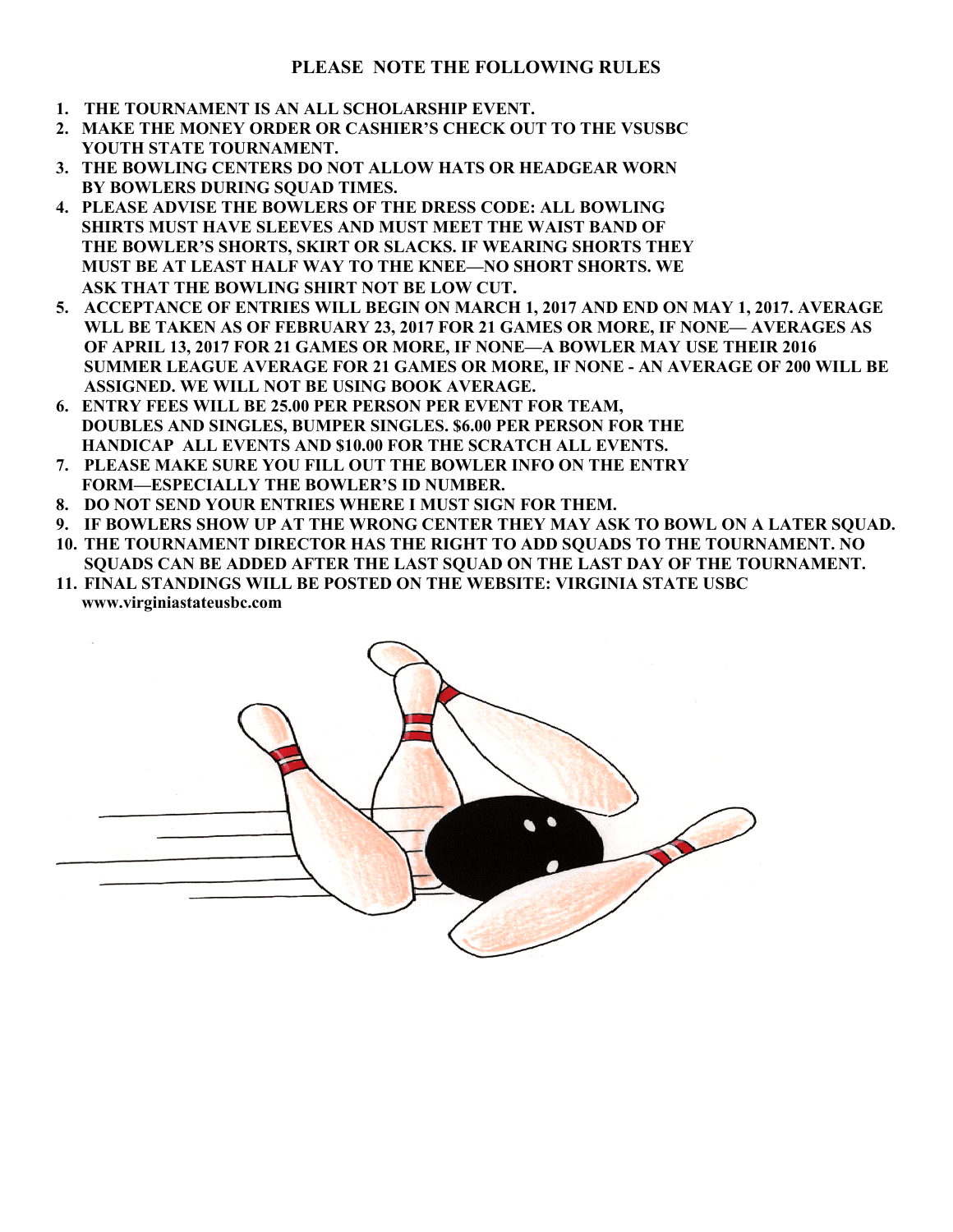**52ND ANNUAL VIRGINIA STATE USBC YOUTH TOURNAMENT REGISTRATION TEAM NAME \_\_\_\_\_\_\_\_\_\_\_\_\_\_\_\_\_\_\_\_\_\_\_\_\_\_\_\_\_\_\_\_\_\_\_\_\_\_ CENTER NAME** \_\_\_\_\_\_\_\_\_\_\_\_\_\_\_\_\_\_\_\_\_\_\_\_\_\_\_\_\_\_\_\_\_\_\_\_

**\*\*\*\*\*\*\*\*\*\*\*\*\*\*\*\*\*\*\*\*\*\*\*\*\*\*\*\*\*\*\*\*\*\*\*\*\*\*\*\*\*\*\*\*\*\*\*\*\*\*\*\*\*\*\*\*\*\*\*\*\*\*\*\*\*\*\*\*\*\*\*\*\*\*\*\*\*\*\*\*\*\*\*\*\*\*\*\*\*\* LAST NAME: \_\_\_\_\_\_\_\_\_\_\_\_\_\_\_\_\_\_\_\_\_\_\_\_ FIRST NAME: \_\_\_\_\_\_\_\_\_\_\_\_\_\_\_\_\_\_\_\_\_\_\_\_\_\_ INT: \_\_\_\_\_\_\_ TEAM POSITION STREET ADDRESS: \_\_\_\_\_\_\_\_\_\_\_\_\_\_\_\_\_\_\_\_\_\_\_\_\_\_\_\_\_\_\_\_\_\_\_\_\_\_\_\_\_\_\_\_\_\_\_\_\_\_\_\_\_\_\_\_\_\_\_\_\_\_\_\_\_\_\_\_\_\_ 1 CITY: \_\_\_\_\_\_\_\_\_\_\_\_\_\_\_\_\_\_\_\_\_\_\_\_\_\_\_\_\_\_\_\_\_\_\_\_ STATE: \_\_\_\_\_\_\_\_\_\_\_\_\_\_\_\_\_ ZIP CODE:\_\_\_\_\_\_\_\_\_\_\_ DBLS POSITION PHONE NO: \_\_\_\_\_\_\_\_\_\_\_\_\_\_\_\_\_\_\_ BIRTHDAY: \_\_\_\_\_\_\_\_\_\_ GENDER: M F PLEASE CIRCLE CERTIFICATION NO: \_\_\_\_\_\_\_\_\_\_\_\_\_\_\_\_AVG: (2/23)\_\_\_\_\_\_\_ (4/13) \_\_\_\_\_\_\_\_\_\_ SUMMER \_\_\_\_\_\_\_ 1A 1B OR 2A 2B YEAR OF GRADUATION \_\_\_\_\_\_\_\_\_\_\_\_\_ HANDICAP A/E Y OR N SCRATCH A/E Y OR N BUMPER BOWLER \*\*\*\*\*\*\*\*\*\*\*\*\*\*\*\*\*\*\*\*\*\*\*\*\*\*\*\*\*\*\*\*\*\*\*\*\*\*\*\*\*\*\*\*\*\*\*\*\*\*\*\*\*\*\*\*\*\*\*\*\*\*\*\*\*\*\*\*\*\*\*\*\*\*\*\*\*\*\*\*\*\*\*\*\*\*\*\*\*\* LAST NAME: \_\_\_\_\_\_\_\_\_\_\_\_\_\_\_\_\_\_\_\_\_\_\_\_ FIRST NAME: \_\_\_\_\_\_\_\_\_\_\_\_\_\_\_\_\_\_\_\_\_\_\_\_\_\_ INT: \_\_\_\_\_\_\_ TEAM POSITION STREET ADDRESS:** 2 **CITY: \_\_\_\_\_\_\_\_\_\_\_\_\_\_\_\_\_\_\_\_\_\_\_\_\_\_\_\_\_\_\_\_\_\_\_\_ STATE: \_\_\_\_\_\_\_\_\_\_\_\_\_\_\_\_\_ ZIP CODE:\_\_\_\_\_\_\_\_\_\_\_ DBLS POSITION PHONE NO: \_\_\_\_\_\_\_\_\_\_\_\_\_\_\_\_\_\_\_ BIRTHDAY: \_\_\_\_\_\_\_\_\_\_GENDER: M F PLEASE CIRCLE CERTIFICATION NO: \_\_\_\_\_\_\_\_\_\_\_\_\_\_\_\_ AVG: (2/23)\_\_\_\_\_\_\_\_(4/13) \_\_\_\_\_\_\_\_\_\_ SUMMER \_\_\_\_\_\_\_ 1A 1B OR 2A 2B YEAR OF GRADUATION \_\_\_\_\_\_\_\_\_\_\_\_\_ HANDICAP A/E Y OR N SCRATCH A/E Y OR N BUMPER BOWLER \*\*\*\*\*\*\*\*\*\*\*\*\*\*\*\*\*\*\*\*\*\*\*\*\*\*\*\*\*\*\*\*\*\*\*\*\*\*\*\*\*\*\*\*\*\*\*\*\*\*\*\*\*\*\*\*\*\*\*\*\*\*\*\*\*\*\*\*\*\*\*\*\*\*\*\*\*\*\*\*\*\*\*\*\*\*\*\*\*\* LAST NAME:** FIRST NAME: **NAME: INT: INT: TEAM POSITION STREET ADDRESS:** 3 **CITY: \_\_\_\_\_\_\_\_\_\_\_\_\_\_\_\_\_\_\_\_\_\_\_\_\_\_\_\_\_\_\_\_\_\_\_\_ STATE: \_\_\_\_\_\_\_\_\_\_\_\_\_\_\_\_\_ ZIP CODE:\_\_\_\_\_\_\_\_\_\_\_ DBLS POSITION PHONE NO: \_\_\_\_\_\_\_\_\_\_\_\_\_\_\_\_\_\_\_ BIRTHDAY: \_\_\_\_\_\_\_\_\_\_GENDER: M F PLEASE CIRCLE CERTIFICATION NO: \_\_\_\_\_\_\_\_\_\_\_\_\_\_\_\_ AVG: (2/23)\_\_\_\_\_\_\_\_(4/13) \_\_\_\_\_\_\_\_ SUMMER \_\_\_\_\_\_\_\_\_ 1A 1B OR 2A 2B YEAR OF GRADUATION \_\_\_\_\_\_\_\_\_\_\_\_\_ HANDICAP A/E Y OR N SCRATCH A/E Y OR N BUMPER BOWLER \*\*\*\*\*\*\*\*\*\*\*\*\*\*\*\*\*\*\*\*\*\*\*\*\*\*\*\*\*\*\*\*\*\*\*\*\*\*\*\*\*\*\*\*\*\*\*\*\*\*\*\*\*\*\*\*\*\*\*\*\*\*\*\*\*\*\*\*\*\*\*\*\*\*\*\*\*\*\*\*\*\*\*\*\*\*\*\*\*\* LAST NAME:** FIRST NAME: **NAME:** INT: **TEAM POSITION**<br>STREET ADDRESS: **A STREET ADDRESS: \_\_\_\_\_\_\_\_\_\_\_\_\_\_\_\_\_\_\_\_\_\_\_\_\_\_\_\_\_\_\_\_\_\_\_\_\_\_\_\_\_\_\_\_\_\_\_\_\_\_\_\_\_\_\_\_\_\_\_\_\_\_\_\_\_\_\_\_\_\_ 4 CITY: \_\_\_\_\_\_\_\_\_\_\_\_\_\_\_\_\_\_\_\_\_\_\_\_\_\_\_\_\_\_\_\_\_\_\_\_ STATE: \_\_\_\_\_\_\_\_\_\_\_\_\_\_\_\_\_ ZIP CODE:\_\_\_\_\_\_\_\_\_\_\_ DBLS POSITION PHONE NO: \_\_\_\_\_\_\_\_\_\_\_\_\_\_\_\_\_\_\_ BIRTHDAY: \_\_\_\_\_\_\_\_\_\_GENDER: M F PLEASE CIRCLE CERTIFICATION NO: \_\_\_\_\_\_\_\_\_\_\_\_\_\_\_\_ AVG: (2/23)\_\_\_\_\_\_\_(4/13) \_\_\_\_\_\_\_\_ SUMMER \_\_\_\_\_\_\_\_\_ 1A 1B OR 2A 2B YEAR OF GRADUATION \_\_\_\_\_\_\_\_\_\_\_\_ HANDICAP A/E Y OR N SCRATCH A/E Y OR N BUMPER BOWLER \*\*\*\*\*\*\*\*\*\*\*\*\*\*\*\*\*\*\*\*\*\*\*\*\*\*\*\*\*\*\*\*\*\*\*\*\*\*\*\*\*\*\*\*\*\*\*\*\*\*\*\*\*\*\*\*\*\*\*\*\*\*\*\*\*\*\*\*\*\*\*\*\*\*\*\*\*\*\*\*\*\*\*\*\*\*\*\*\* LAST NAME: \_\_\_\_\_\_\_\_\_\_\_\_\_\_\_\_\_\_\_\_\_\_\_\_ FIRST NAME: \_\_\_\_\_\_\_\_\_\_\_\_\_\_\_\_\_\_\_\_\_\_\_\_\_\_ INT: \_\_\_\_\_\_\_ DBLS POSITION STREET ADDRESS: \_\_\_\_\_\_\_\_\_\_\_\_\_\_\_\_\_\_\_\_\_\_\_\_\_\_\_\_\_\_\_\_\_\_\_\_\_\_\_\_\_\_\_\_\_\_\_\_\_\_\_\_\_\_\_\_\_\_\_\_\_\_\_\_\_\_\_\_\_\_ PLEASE CIRCLE CITY: \_\_\_\_\_\_\_\_\_\_\_\_\_\_\_\_\_\_\_\_\_\_\_\_\_\_\_\_\_\_\_\_\_\_\_\_ STATE: \_\_\_\_\_\_\_\_\_\_\_\_\_\_\_\_\_ ZIP CODE:\_\_\_\_\_\_\_\_\_\_\_ 1A 1B OR 2A 2B PHONE NO: \_\_\_\_\_\_\_\_\_\_\_\_\_\_\_\_\_\_\_ BIRTHDAY: \_\_\_\_\_\_\_\_\_\_GENDER: M F CERTIFICATION NO: \_\_\_\_\_\_\_\_\_\_\_\_\_\_\_\_ AVG: (2/23) \_\_\_\_\_\_(4/13) \_\_\_\_\_\_\_ SUMMER \_\_\_\_\_\_\_\_\_ YEAR OF GRADUATION \_\_\_\_\_\_\_\_\_\_\_\_\_ HANDICAP A/E Y OR N SCRATCH A/E Y OR N BUMPER BOWLER \*\*\*\*\*\*\*\*\*\*\*\*\*\*\*\*\*\*\*\*\*\*\*\*\*\*\*\*\*\*\*\*\*\*\*\*\*\*\*\*\*\*\*\*\*\*\*\*\*\*\*\*\*\*\*\*\*\*\*\*\*\*\*\*\*\*\*\*\*\*\*\*\*\*\*\*\*\*\*\*\*\*\*\*\*\*\*\*\*\* COACH: LAST NAME:** FIRST NAME: **EXECUTE INTERMENT INTERMENT INTERMENT INTERMENT INTERMENT INTERMENT INTERMENT IN THE INTERMENT IN THE INTERMENT IN THE INTERMENT IN THE INTERMENT IN THE INTERMENT IN THE INTERMENT IN THE INTERMENT STREET ADDRESS:**  $\blacksquare$ **CITY: \_\_\_\_\_\_\_\_\_\_\_\_\_\_\_\_\_\_\_\_\_\_\_\_\_\_\_\_\_\_\_\_\_\_\_\_ STATE: \_\_\_\_\_\_\_\_\_\_\_\_\_\_\_\_\_ ZIP CODE:\_\_\_\_\_\_\_\_\_\_\_ PHONE NO: \_\_\_\_\_\_\_\_\_\_\_\_\_\_\_\_\_\_\_ E-MAIL ADDRESS: \_\_\_\_\_\_\_\_\_\_\_\_\_\_\_\_\_\_\_\_\_\_\_\_\_\_\_\_\_\_\_\_\_\_\_\_\_ FINAL STANDINGS WILL BE POSTED ON THE WEBSITE WITHIN 30 DAYS AFTER THE TOURNAMENT TEAM EVENT/BUMPER SINGLES LEAVE BLANK: ROCKY MOUNT LANES (540) 483-8088 TEAM SCHEDULED DATE: \_\_\_\_\_\_\_\_\_\_ TIME: \_\_\_\_\_\_\_\_\_ 1555 NORTH MAIN STREET BUMPER SINGLES SCHEDULED DATE: \_\_\_\_\_\_\_\_\_\_ TIME: \_\_\_\_\_\_\_\_\_ ROCKY MOUNT, VA 24151 TEAM BUMPER SINGLES SAT: 6/17 6/24 7/01 TIME: 9AM 1:30 PM DATE: \_\_\_\_\_\_\_ TIME: \_\_\_\_\_\_\_ DATE: \_\_\_\_\_\_\_ TIME: \_\_\_\_\_\_\_ SUN: 6/18 6/25 7/02 TIME: 9AM 1:30 PM DATE: TIME: DATE: DATE: TIME:** TIME: **DOUBLES & SINGLES**<br>LEAVE BLANK:<br>DOUBLES/SINGLERE HI LANES (540) 389-0000 **LEE BINGLES SCHEDULED DATE:** TIME: **1830 APPERSON DRIVE SALEM, VA 24153 DOUBLES & SINGLES 1A & 1B ARE DOUBLES PARTNERS SAT: 6/17 6/24 7/01 TIME: 9AM 1:30 PM DATE: \_\_\_\_\_\_\_ TIME: \_\_\_\_\_\_\_ 2A & 2B ARE DOUBLES PARTNERS SUN: 6/18 6/25 7/02 TIME: 9AM 1:30 PM DATE: TIME: COST PER BOWLER: TEAM DOUBLES SINGLES HANDICAP SCRATCH BUMPER ALL EVENTS ALL EVENTS SINGLES BOWLING FEE:** \$ 7.50 \$10.00 \$10.00 \$10.00 \$5.00 **EXPENSE FEE:** \$ 4.00 \$ 4.00 \$ 4.00 \$ 1.00 \$ 1.00 \$ 4.00 **SCHOLARSHIP FUND:** \$13.50 \$11.00 \$11.00 \$ 5.00 \$ 9.00 \$16.00 **TOTAL:** \$25.00 \$25.00 \$25.00 \$25.00 \$6.00 \$10.00 \$25.00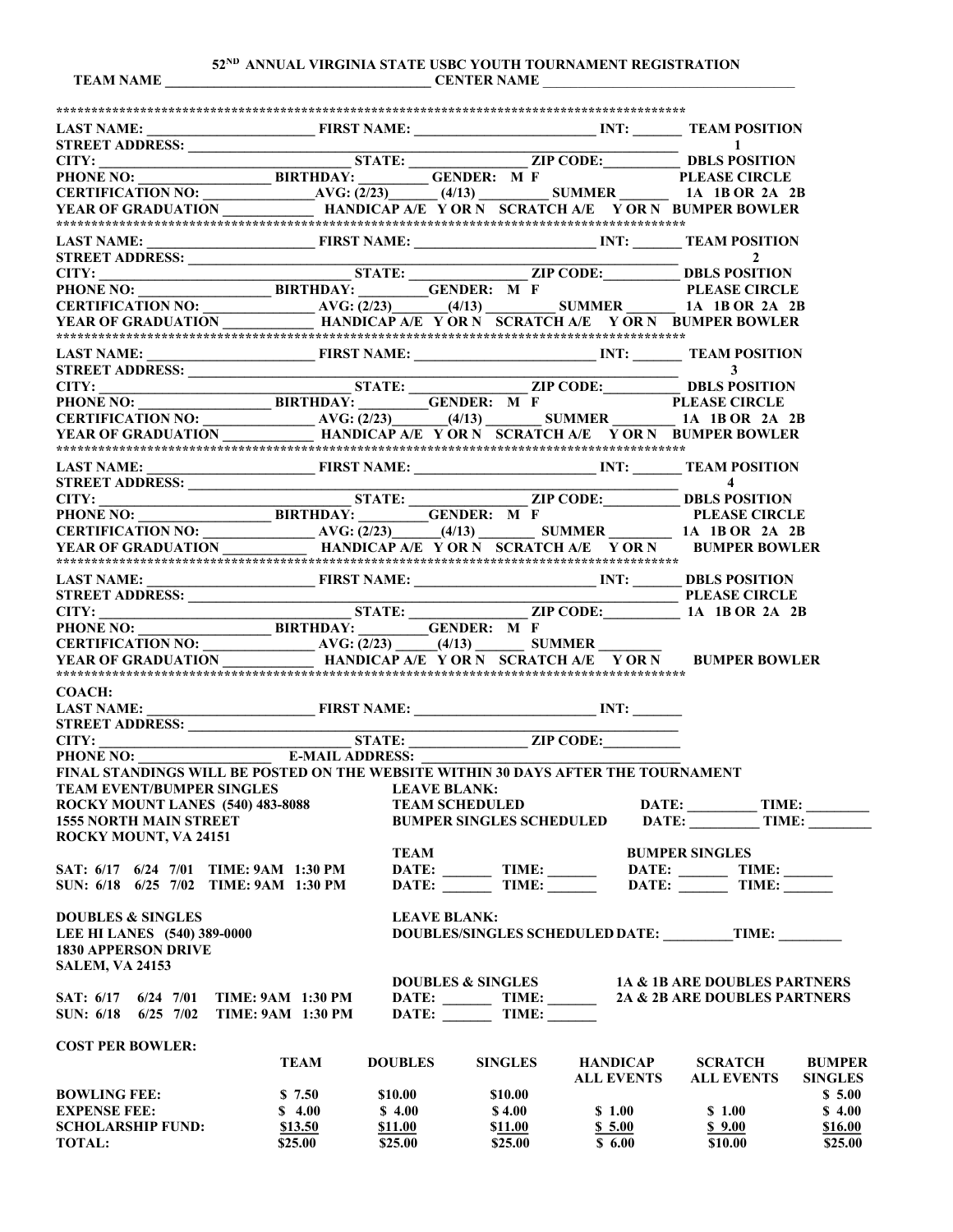1. The Annual Virginia State USBC Youth Tournament is open to any certified USBC youth bowler within the jurisdiction of the Virginia State Alliance. Bowlers **MUST** bowl in a league that is certified through the State Alliance and averages must come from these leagues. Averages from outside the State Alliance will not be used. Bowlers must have USBC youth membership cards before entry into the tournament.

2. Tournament will consist of a 4 bowler team event (team), 2 bowler team event (doubles), an individual event (singles) and a bumper individual event (singles). Teams may consist of any combination of bowlers. A bowler may enter the Team event only, the Singles and Doubles event only or all three. Bowlers must bowl both the Singles and Doubles events to be able to bowl in either one. The bowler bowling in the bumper singles must be a bowler in a bumper league. 2a. The first Team, Doubles and Singles event will go towards All-events.

2b. Scholarships will be awarded on a basis of at least 1 for every 10 entries in the Team, Doubles and Singles and Bumper Singles. All-events at least 1 for every 10 entries will be given both in the optional handicap division and the optional scratch division. Scholarship money will be held in the SMART Program at bowling headquarters. The account number is #9302.

3. Averages will be taken as of February 23, 2017 Bowlers bowling in more than one league **MUST** use their highest average for 21 games or more. Bowlers who do not have an average as of this date may use their highest average as of April 13, 2017 for 21 games or more, if none the bowler may use their 2016 summer average for 21 games or more. If none of the above then the bowler must bowl with a 200 average. Handicap will be based on an average of 230. **Averages must be from a league certified in the VSUSBC ASSOCIATION - YOUTH DIVISION**.

#### 4. **AN AVERAGE SHEET FOR ALL LEAGUES WITH FULL NAMES, TOTAL PINS, NUMBER OF GAMES AND AVERAGES MUST BE SUBMITTED WITH ENTRY FORM.**

5. The bowler's coach (coach only) must sign the entry form certifying that the bowler is USBC Youth certified and that the average on the entry form is correct.

6. Entry fees are \$25 per event (team, doubles, singles and bumper singles). There is a \$6 entry fee for the handicap and/a \$10 entry fee for the scratch all-events. All entry fees must accompany the entry form. Fees not paid in full will be returned and the entry will be declared void. **MONEY ORDER OR CASHIER'S CHECK ONLY AND MADE OUT TO VSUSBC YOUTH STATE TOURNAMENT.** No entry fee will be returned after confirmation letter has been accepted. All entries must be completed with a full complement of names and addresses. Entries without such completion will be returned.

7. **All bowlers will bowl three games in each of the following events: Team, Singles and Doubles**. A bowler may bowl only once in the Singles event. A bowler may sub in the Team and Doubles event as many times as needed. **Bowlers in the Bumper Singles will bowl 2 games**. A bowler may bowl only once in the Bumper Singles event.

8. Bowlers may bowl all games in one day provided there is an open shift between the Team event and the Singles and Doubles event. If the tournament is held in one center this rule does not apply.

9. Singles will be bowled first followed by the doubles event. There will be no break or changing of lanes between the events.

10. **ALL BOWLERS WILL WEAR PROPER ATTIRE: BOWLING SHIRTS MUST HAVE SLEEVES AND MUST GO OVER THE WAIST BAND OF YOUR SLACKS, SKIRT OR SHORTS SO AS TO PREVENT EXPOSURE OF THE MIDRIFF. IF WEARING SHORTS OR SKIRTS THEY MUST REACH HALF WAY TO THE KNEE. WE ASK THAT THE BOWLING SHIRTS NOT TO BE LOW CUT- NO SHORT SHORTS. THE BOWLING CENTERS DO NOT ALLOW HATS OR HEADGEAR WORN BY BOWLERS DURING SQUAD TIMES.** A committee of three coaches will be appointed by the house directors to determine if the bowler's outfit is acceptable. **Bowlers may need to change or be disqualified pending their decision.** 

11. Handicaps will be computed based on 100% of the difference of the individual average and 230. The tournament will be divided into 3 class divisions.

|                | CLASS <sub>3</sub> | CLASS <sub>2</sub> | CLASS <sub>1</sub> |
|----------------|--------------------|--------------------|--------------------|
| TEAM           | 519 & UNDER        | 520 - 679          | 680 & ABOVE        |
| DOUBLES        | 259 & UNDER        | $260 - 339$        | 340 & ABOVE        |
| SINGLES-       | 129 & UNDER        | $130 - 169$        | 170 & ABOVE        |
| BUMPER SINGLES | ALL AVERAGES       |                    |                    |

#### 12. **LATE BOWLERS WILL RECEIVE NO SCORES FOR FRAMES MISSED.** This applies during a game as well as in the beginning **IF BOWLERS SHOW UP AT THE WRONG CENTER THEY MAY ASK TO BOWL ON A LATER SQUAD.**

13. Teams and Doubles will bowl in the order listed on the original entry form. Substitutes will be permitted only in the same line-up position. Violators of this rule will be disqualified for that event. No changes will be made except by the tournament committee.

14. Substitutes must check into the tournament office at least 1 hour prior to the scheduled bowling time. Team captains check in at least 45 minutes before scheduled bowling time if there are no substitutes. Should the average of the substitute change the class division of an entry, the entry will be reclassified automatically.

15. Any appeal or protest regarding the tournament must be confirmed in writing within 72 hours after the decision is made. If no written protest is entered prior to the 72 hour period, the decision will stand.

16. Acceptance of entries begin **MARCH 1, 2017** and the closing date for all entries will be **MAY 1, 2017**.

17. The tournament manager has the right to add squads to the tournament. No squads can be added after the last squad time posted on the last day of the tournament.

18. Members of the USBC youth division who conduct themselves in a manner not within the standards expected of youth bowlers while en route to, while in or en route from the tournament city shall be suspended immediately. They shall be disqualified from further participation in the tournament and reported to USBC youth division for formal suspension.

19. USBC rules will govern any situation not covered by these rules.

20. Final standings will be posted on the Virginia State website: **virginia state usbc.com**